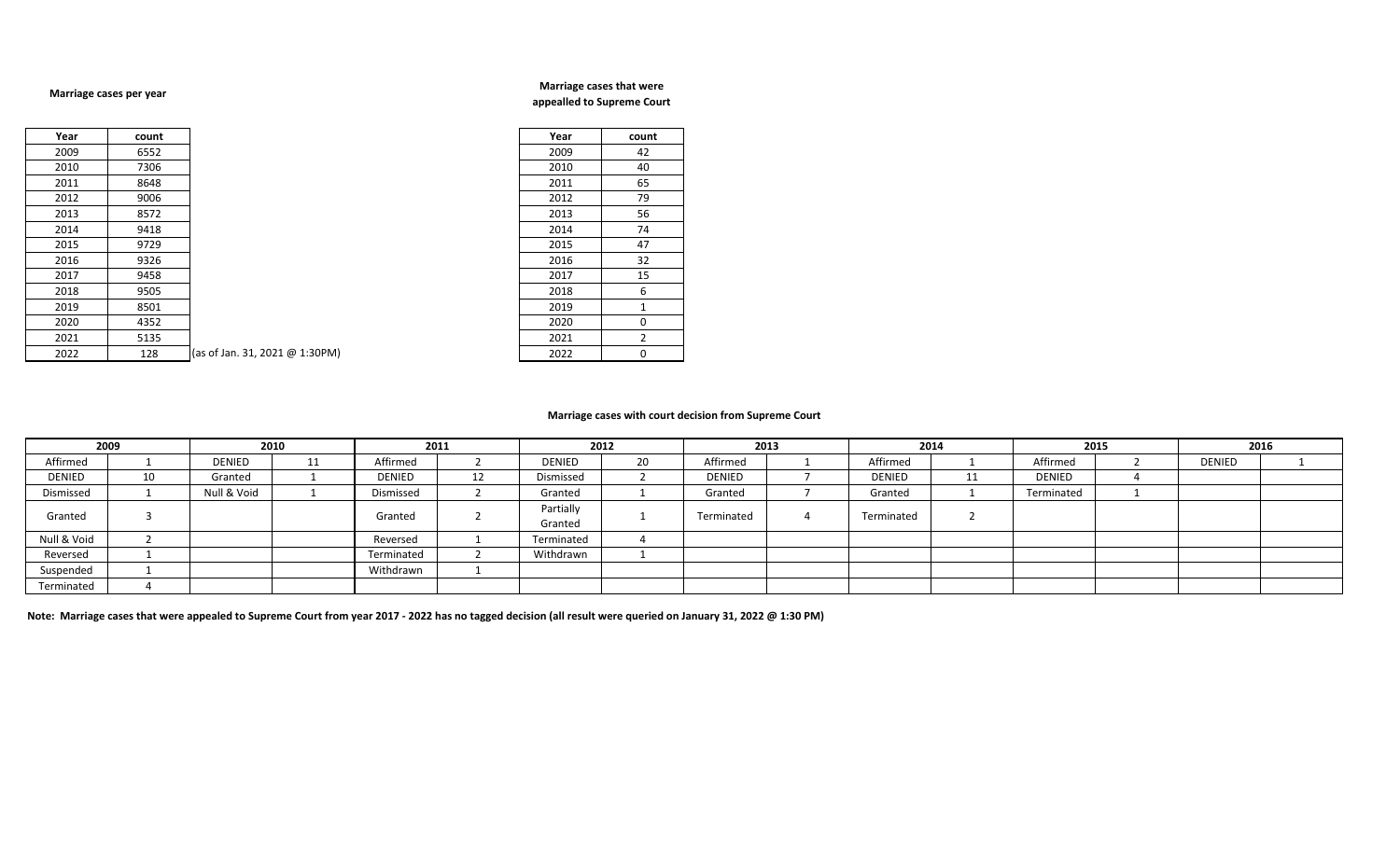## **Marriage cases from 2009-2022 and their sub-categories (Quereied on January 31, 2022 @ 1:30 PM)**

| Case sub-category                                     | Year_2009      | Year_2010      | Year_2011      | Year_2012      | Year_2013      | Year_2014      | Year_2015      | Year_2016      | Year_2017    | Year_2018      | Year_2019    | Year_2020      | Year_2021      | Year_2022      |
|-------------------------------------------------------|----------------|----------------|----------------|----------------|----------------|----------------|----------------|----------------|--------------|----------------|--------------|----------------|----------------|----------------|
| Null sub-category (untagged)                          | 1084           | 1198           | 1232           | 1583           | 1524           | 3595           | 1068           | 871            | 1075         | 817            | 1270         | 2224           | 2969           | 100            |
| <b>Original Registration/Application</b>              | 0              | $\mathbf 0$    | 0              | $\mathbf{1}$   | 0              | 0              | 0              | $\mathbf{0}$   | 0            | 0              | 0            | 0              | $\mathbf{0}$   | $\mathbf 0$    |
| Annulment of Marriage                                 | 535            | 498            | 589            | 472            | 523            | 416            | 515            | 476            | 501          | 416            | 387          | 115            | 87             | $\overline{4}$ |
| Declaration of Nullity of Marriage                    | 4897           | 5659           | 6991           | 7721           | 7502           | 6463           | 8826           | 8520           | 8546         | 9028           | 7718         | 2587           | 2715           | 57             |
| <b>Custody of Minor</b>                               | $\mathbf 0$    | $\mathbf 0$    | $\mathbf{1}$   | $\mathbf 0$    | $\mathbf 0$    | 0              | $\mathbf 0$    | $\mathbf 0$    | $\mathbf 0$  | $\mathbf 0$    | $\mathbf{1}$ | 0              | $\mathsf{O}$   | $\mathbf 0$    |
| Recognition of Foreign Judgment                       | 3              | $\mathbf 0$    | $\overline{2}$ | 1              | 9              | $\mathbf{1}$   | $\mathbf 0$    | 1              | 0            | $\mathbf 0$    | 0            | $\mathbf 0$    | 0              | $\mathbf 0$    |
| Adoption                                              | $\Omega$       | $\mathbf{0}$   | $\mathbf{0}$   | $\mathbf 0$    | $\mathbf 0$    | $\Omega$       | $\mathbf{0}$   | $\Omega$       | $\mathbf 0$  | $\Omega$       | $\Omega$     | $\mathbf{0}$   | $\mathbf{1}$   | $\mathbf 0$    |
| Correction of Entry                                   | $\mathbf{1}$   | $\mathbf 0$    | 1              | $\mathbf 0$    | $\mathbf 0$    | 0              | $\mathbf 0$    | 0              | $\mathbf 0$  | $\mathbf 0$    | 0            | 0              | $\mathbf 0$    | $\mathbf 0$    |
| Judicial Declaration of Presumptive<br>Death/Absence  | 394            | 216            | 152            | 194            | 321            | 193            | 264            | 200            | 181          | 158            | 104          | 20             | 21             | $\mathbf 0$    |
| Legal Separation                                      | 116            | 90             | 110            | 130            | 107            | 84             | 134            | 113            | 84           | 98             | 100          | 41             | 33             | $\mathbf{1}$   |
| Declaration of Nullity of Marriage                    | 46             | 21             | $\overline{2}$ | 3              | $\mathbf{1}$   | 0              | 0              | $\mathbf{0}$   | 0            | $\mathbf 0$    | 0            | 0              | $\mathbf{0}$   | $\mathbf 0$    |
| Annulment of Marriage                                 | $\mathbf 0$    | $\mathbf 0$    | $\Omega$       | $\mathbf 0$    | 1              | $\mathbf{0}$   | $\mathbf{1}$   | $\mathbf 0$    | $\mathsf{O}$ | $\mathbf 0$    | $\mathbf{0}$ | $\mathbf 0$    | $\Omega$       | $\mathbf 0$    |
| Action for Support                                    | $\mathsf{O}$   | $\mathbf 0$    | $\mathbf 0$    | $\mathbf 0$    | $\mathbf 0$    | $\mathbf{1}$   | $\mathbf 0$    | $\mathbf 0$    | $\mathbf 0$  | $\mathbf 0$    | 0            | 0              | $\mathbf 0$    | $\mathbf 0$    |
| Recognition of foreign judgement                      | $\mathbf{0}$   | 0              | $\mathbf 0$    | 1              | $\mathbf 0$    | 0              | 0              | 0              | 0            | $\mathbf 0$    | 0            | 0              | $\mathbf 0$    | $\mathbf 0$    |
| Cancellation/Correction of entries;<br>Marriage Cert. | 0              | $\mathbf 0$    | 0              | $\mathbf{1}$   | $\pmb{0}$      | 0              | $\mathbf 0$    | 0              | $\mathbf 0$  | $\mathbf 0$    | 0            | 0              | $\mathbf 0$    | $\mathbf 0$    |
| Recognition of Foreign Judgement<br>(Divorce)         | 0              | $\mathbf{1}$   | $\mathbf{1}$   | $\overline{4}$ | $\mathbf 0$    | $\overline{2}$ | $\mathbf{1}$   | $\mathbf{0}$   | $\mathbf{1}$ | $\mathbf{1}$   | $\Omega$     | $\mathbf{1}$   | $\mathbf{1}$   | $\mathbf 0$    |
| Art. 35 - Void Ab Initio (Unclassified)               | $\Omega$       | $\mathbf 0$    | $\mathbf{1}$   | $\overline{3}$ | $\overline{2}$ | $\mathbf{1}$   | $\mathbf 0$    | $\overline{3}$ | 3            | $\mathbf 0$    | $\mathbf{1}$ | $\mathbf{1}$   | $\mathbf{1}$   | $\mathbf 0$    |
| Art. 35 - Void Ab Initio (Age)                        | $\overline{2}$ | $\mathbf{1}$   | $\mathbf{1}$   | $\overline{2}$ | $\mathbf{1}$   | $2^{\circ}$    | $\overline{7}$ | 8              | 6            | $\overline{4}$ | 4            | $\mathbf{1}$   | $\overline{2}$ | $\mathbf 0$    |
| Art. 35 - Void Ab Initio (Solemnizing<br>Officer)     | $\mathbf{1}$   | 0              | $\mathbf 0$    | $\mathbf{1}$   | 0              | 4              | $\mathbf{1}$   | 3              | 4            | $\overline{2}$ | $\mathbf{1}$ | $\overline{2}$ | $\mathbf{1}$   | $\mathbf 0$    |
| Art. 35 - Void Ab Initio (License)                    | $\overline{2}$ | $\overline{4}$ | 5              | $\overline{7}$ | $\overline{7}$ | 6              | $\overline{4}$ | $\overline{7}$ | 12           | $\overline{7}$ | 8            | $\mathbf{0}$   | $\overline{3}$ | $\mathbf 0$    |
| Art. 35 - Void Ab Initio<br>(Bigamous/Polygamous)     | 17             | 17             | 23             | 11             | 9              | 32             | 31             | 24             | 30           | 21             | 16           | 6              | 4              | $\mathbf{1}$   |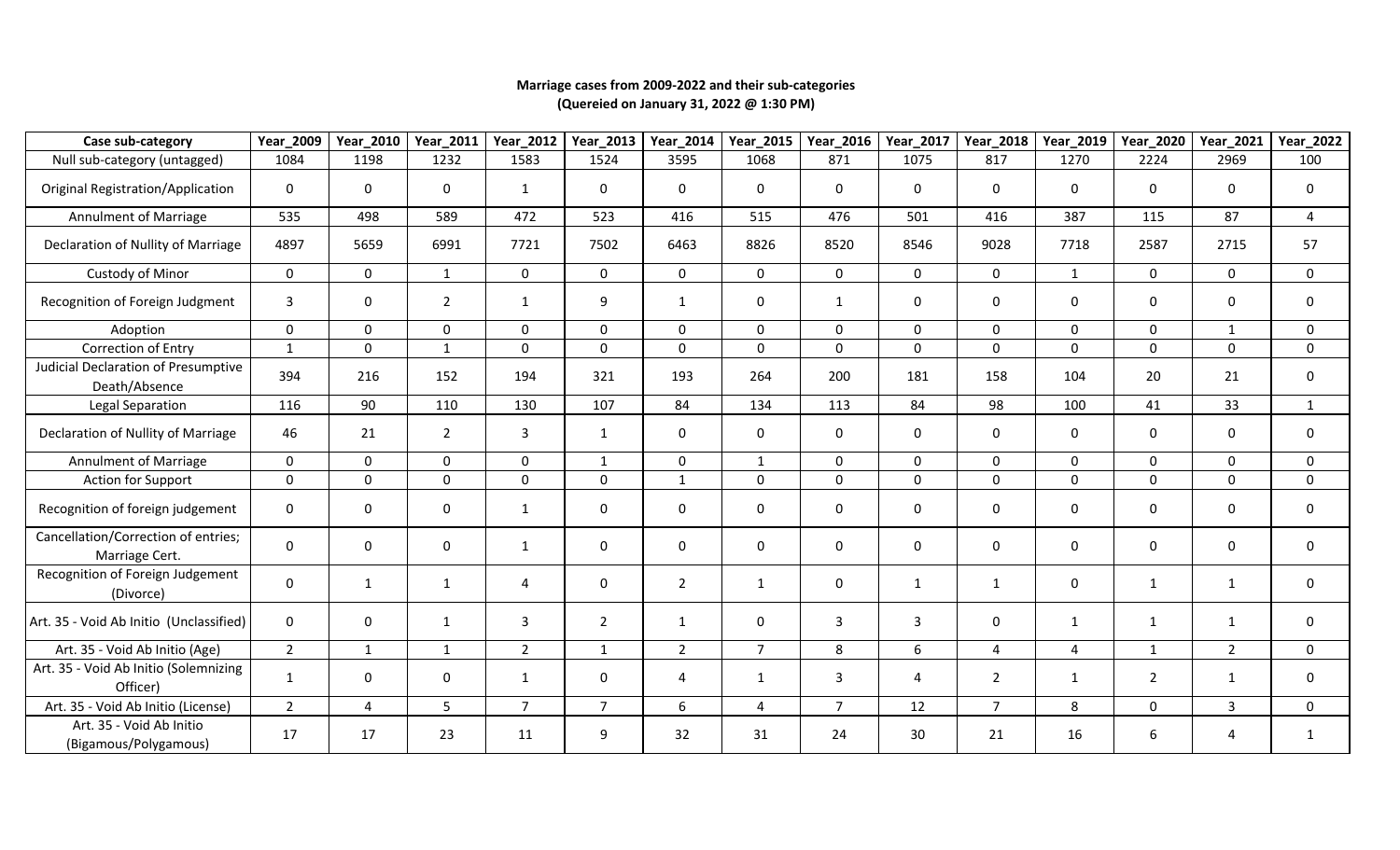| Art. 35 - Void Ab Initio (Subsequent<br>Marriage that are void under Article<br>53)                                                       | $\mathbf 0$         | $\mathsf{O}$        | $\mathbf{1}$ | $\mathbf{1}$ | $\mathsf{O}\xspace$ | $\mathbf{1}$   | 5              | $\mathbf 0$         | $\overline{3}$ | $\mathbf{1}$        | $\mathbf{1}$        | $\mathbf 0$         | $\mathbf{1}$        | $\pmb{0}$           |
|-------------------------------------------------------------------------------------------------------------------------------------------|---------------------|---------------------|--------------|--------------|---------------------|----------------|----------------|---------------------|----------------|---------------------|---------------------|---------------------|---------------------|---------------------|
| Art. 36 - Psychological Incapacity                                                                                                        | 101                 | 108                 | 171          | 122          | 135                 | 192            | 352            | 282                 | 315            | 199                 | 187                 | 93                  | 60                  | $\mathbf 0$         |
| Art. 37 - Incestuous Marriage<br>(Unclassified)                                                                                           | $\mathbf 0$         | $\mathsf{O}\xspace$ | $\mathbf{1}$ | $\mathsf 0$  | $\mathbf 0$         | $\mathsf{O}$   | $\mathbf 0$    | $\mathsf 0$         | $\mathsf 0$    | $\mathsf{O}\xspace$ | $\mathsf{O}$        | $\mathbf 0$         | $\mathbf 0$         | $\mathbf 0$         |
| Art. 37 - Incestuous Marriage<br>(Ascendants/Decendants)                                                                                  | $\mathbf 0$         | $\mathsf{O}\xspace$ | $\mathsf 0$  | $\mathbf{1}$ | $\mathsf{O}\xspace$ | $\mathsf{O}$   | $\mathbf 0$    | $\mathsf 0$         | $\mathsf 0$    | $\mathbf{1}$        | $\mathbf 0$         | $\mathsf 0$         | $\mathbf 0$         | $\mathsf{O}\xspace$ |
| Art. 38 - Void due to Public Policy<br>(Collateral Blood Relatives)                                                                       | $\pmb{0}$           | $\mathsf{O}$        | $\mathsf 0$  | $\pmb{0}$    | $\mathsf{O}\xspace$ | $\mathsf{O}$   | $\overline{2}$ | $\overline{2}$      | $\overline{2}$ | $\pmb{0}$           | $\mathsf{O}\xspace$ | $\mathsf 0$         | $\mathbf{1}$        | $\pmb{0}$           |
| Art. 38 - Void due to Public Policy<br>(Parents In Law/Children In Law)                                                                   | $\pmb{0}$           | $\mathsf{O}$        | $\mathbf 0$  | $\mathbf{1}$ | $\mathsf{O}\xspace$ | $\mathsf{O}$   | $\mathsf 0$    | $\mathsf{O}\xspace$ | $\mathbf 0$    | $\pmb{0}$           | $\mathsf{O}\xspace$ | $\mathsf{O}\xspace$ | $\mathsf{O}\xspace$ | $\mathbf 0$         |
| Art. 38 - Void due to Public Policy<br>(Adopted child and a legitimate child<br>of the adopter)                                           | $\mathbf 0$         | $\mathsf{O}$        | $\mathbf 0$  | $\mathbf 0$  | $\mathsf{O}\xspace$ | $\mathbf{1}$   | $\mathsf 0$    | $\mathsf 0$         | $\mathbf 0$    | $\pmb{0}$           | $\mathsf{O}\xspace$ | $\mathbf 0$         | $\mathsf{O}\xspace$ | $\mathbf 0$         |
| Art. 41 - Declaration of Presumptive<br>Death                                                                                             | $\pmb{0}$           | 5                   | 38           | 149          | 6                   | 9              | 9              | $\mathbf{1}$        | $\mathbf{3}$   | $\mathbf{1}$        | $\overline{7}$      | $\overline{4}$      | $\mathsf{O}\xspace$ | $\mathbf 0$         |
| Art. 45 - Voidable Marriage (consent<br>was obtain by fraud - Concealment<br>of drug addiction, alcoholism,<br>homosexuality, lesbianism) | $\pmb{0}$           | $\mathbf{1}$        | $\mathbf 0$  | $\pmb{0}$    | $\mathbf 0$         | $\overline{2}$ | $\mathsf 0$    | $\mathbf{1}$        | $\mathbf 0$    | $\mathbf 0$         | $\mathsf{O}\xspace$ | $\mathsf 0$         | $\mathbf 0$         | $\pmb{0}$           |
| Art. 45 - Voidable Marriage (consent<br>was obtain force)                                                                                 | 0                   | $\mathbf 0$         | $\mathbf 0$  | $\mathbf{1}$ | $\mathbf 0$         | $\mathsf{O}$   | $\mathbf 0$    | $\mathbf{1}$        | $\mathbf 0$    | $\mathbf 0$         | $\mathbf 0$         | $\mathbf 0$         | $\mathbf 0$         | $\mathsf{O}$        |
| Art. 45 - Voidable Marriage<br>(physically incaple of consummating<br>the marriage with the other)                                        | $\mathbf 0$         | $\mathbf 0$         | $\mathbf 0$  | $\mathbf 0$  | $\mathbf 0$         | $\mathbf 0$    | $\mathbf 0$    | $\mathbf 0$         | $\mathbf 0$    | $\mathbf 0$         | $\mathbf{1}$        | $\mathbf 0$         | $\mathbf 0$         | $\mathbf 0$         |
| Art. 44 - Spouses of subsequent<br>marriage acted in bad faith (in<br>relation to Art. 41)                                                | $\mathsf{O}\xspace$ | $\mathsf{O}\xspace$ | $\mathbf 0$  | $\pmb{0}$    | $\mathsf{O}\xspace$ | 0              | $\mathbf 0$    | $\mathsf 0$         | $\mathsf 0$    | $\mathbf 0$         | $\mathbf 0$         | $\mathbf 0$         | $\mathbf 0$         | $\pmb{0}$           |
| Art. 55 - Legal Separation<br>(Unclassified)                                                                                              | $\mathbf 0$         | $\mathbf{1}$        | $\mathbf 0$  | $\mathbf 0$  | $\mathbf{1}$        | $\mathbf{1}$   | $\mathbf 0$    | $\mathbf 0$         | $\mathbf 0$    | $\mathbf 0$         | $\mathbf 0$         | $\overline{3}$      | $\overline{2}$      | $\mathbf 0$         |
| Art. 45 - Voidable Marriage<br>(Unclassified)                                                                                             | $\mathbf 0$         | $\mathbf 0$         | $\mathsf 0$  | $\mathbf{1}$ | $\mathbf 0$         | $\mathbf{1}$   | $\mathbf 0$    | $\mathbf 0$         | $\mathbf{1}$   | $\mathbf 0$         | $\mathbf 0$         | $\mathbf 0$         | $\mathbf 0$         | $\mathsf{O}$        |